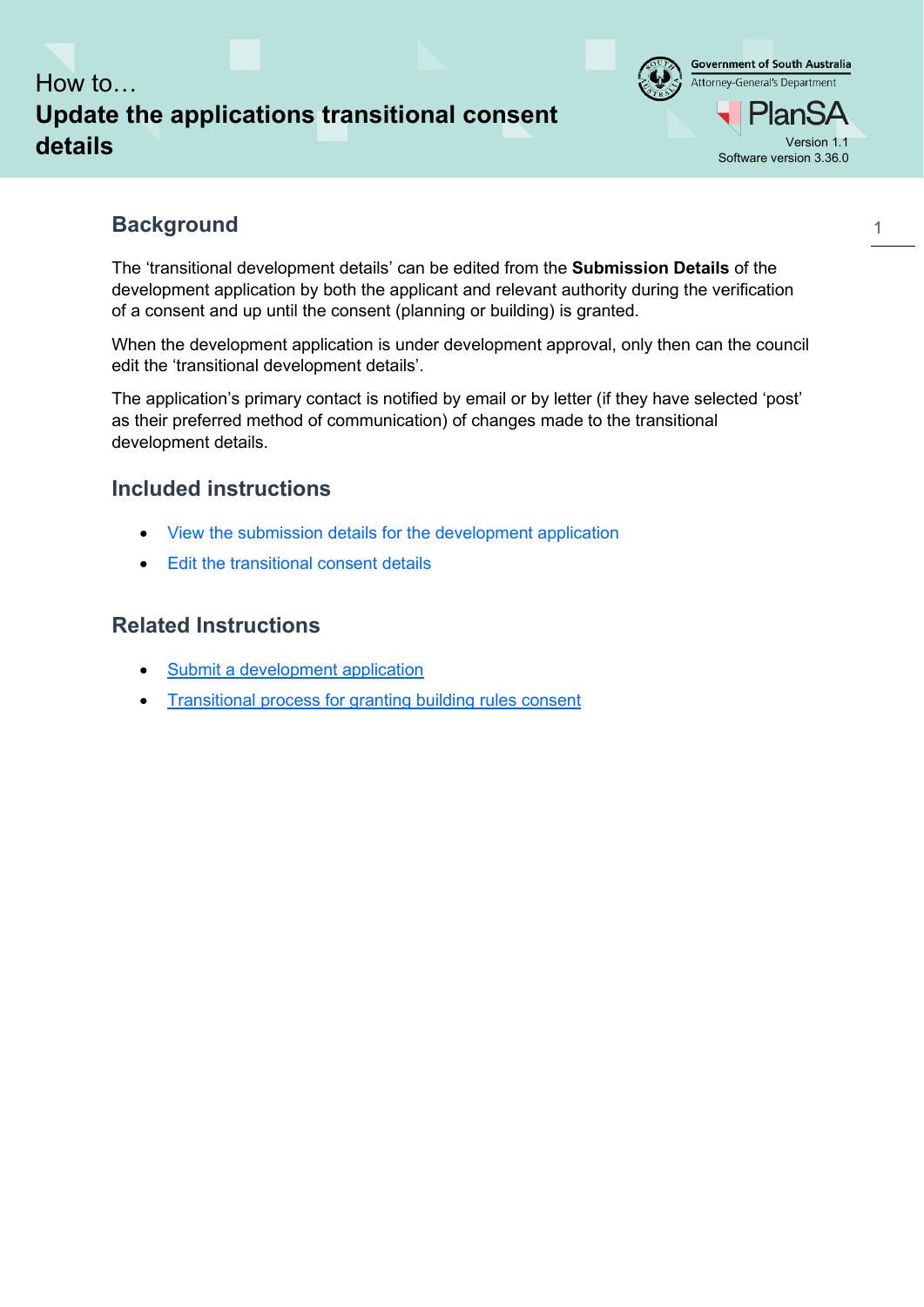



2

# <span id="page-1-0"></span>**View the submission details for the development application**

- 1. Search for the application using the **ID** number.
- 2. Click on **ID** number to view the application details.

| <b>Development application processing</b>        |                                     |                                             |                       |                              | 21003061                           |                  |                                    |        |  |  |  |
|--------------------------------------------------|-------------------------------------|---------------------------------------------|-----------------------|------------------------------|------------------------------------|------------------|------------------------------------|--------|--|--|--|
|                                                  | This is the                         |                                             |                       |                              |                                    |                  |                                    |        |  |  |  |
| <b>TRAINING</b>                                  |                                     |                                             |                       |                              |                                    |                  |                                    |        |  |  |  |
| Submit mandatory building notification           |                                     | Submit mandatory Re-Inspection notification |                       |                              | m                                  | Inspections      |                                    |        |  |  |  |
| FOR YOUR ACTION (2098)                           | <b>ASSESSMENT IN PROGRESS (416)</b> | WAITING (57)                                | <b>UPCOMING (135)</b> | COMPLETED (533)              | <b>BUILDING NOTIFICATIONS (19)</b> |                  | <b>RE-INSPECTION NOTIFICATIONS</b> |        |  |  |  |
|                                                  |                                     |                                             |                       |                              |                                    |                  |                                    |        |  |  |  |
| 1 results for: "21003061"<br>Assigned to me only |                                     |                                             |                       |                              |                                    |                  |                                    |        |  |  |  |
| Owner                                            | Location                            |                                             |                       | <b>Nature of Development</b> |                                    |                  | <b>Relevant Authority</b>          | Lodged |  |  |  |
| 21003061<br>打 UserOne                            | 5000                                | UNIT 5 274 SOUTH TCE ADELAIDE SA            | improvements          |                              |                                    | City of Adelaide |                                    |        |  |  |  |

3. Expand the **Submission** details section within the Summary tab of the development application.

| Development application: 21003061                                                                                 |                                                                                                            |  |  |  |
|-------------------------------------------------------------------------------------------------------------------|------------------------------------------------------------------------------------------------------------|--|--|--|
| <b>Related Actions</b><br><b>Documents</b><br><b>Event History</b><br>Inspection<br>Summary                       |                                                                                                            |  |  |  |
|                                                                                                                   | This application currently requires 1 action from you                                                      |  |  |  |
|                                                                                                                   | <b>Start Verification</b><br>O <sub>5</sub>                                                                |  |  |  |
|                                                                                                                   | <b>Development location(s)</b><br>UNIT 5 274 SOUTH TCE ADELAIDE SA 5000                                    |  |  |  |
| 285<br>ĭН<br>াৰোৰ<br>mun<br>226<br>South Tce                                                                      | Title ref CT 5158/826 Plan parcel S12673 UN5 Council Adelaide City Council<br><b>Nature of development</b> |  |  |  |
| <b>CC ADELAIDE Adelaide</b>                                                                                       |                                                                                                            |  |  |  |
| Rd                                                                                                                | improvements                                                                                               |  |  |  |
| Unley                                                                                                             | <b>Elements selected</b>                                                                                   |  |  |  |
|                                                                                                                   | . Dwelling alteration or addition                                                                          |  |  |  |
| Click the property location image above to open the South Australian Property and Planning Atlas (SAPPA) in a new | v Submission details                                                                                       |  |  |  |